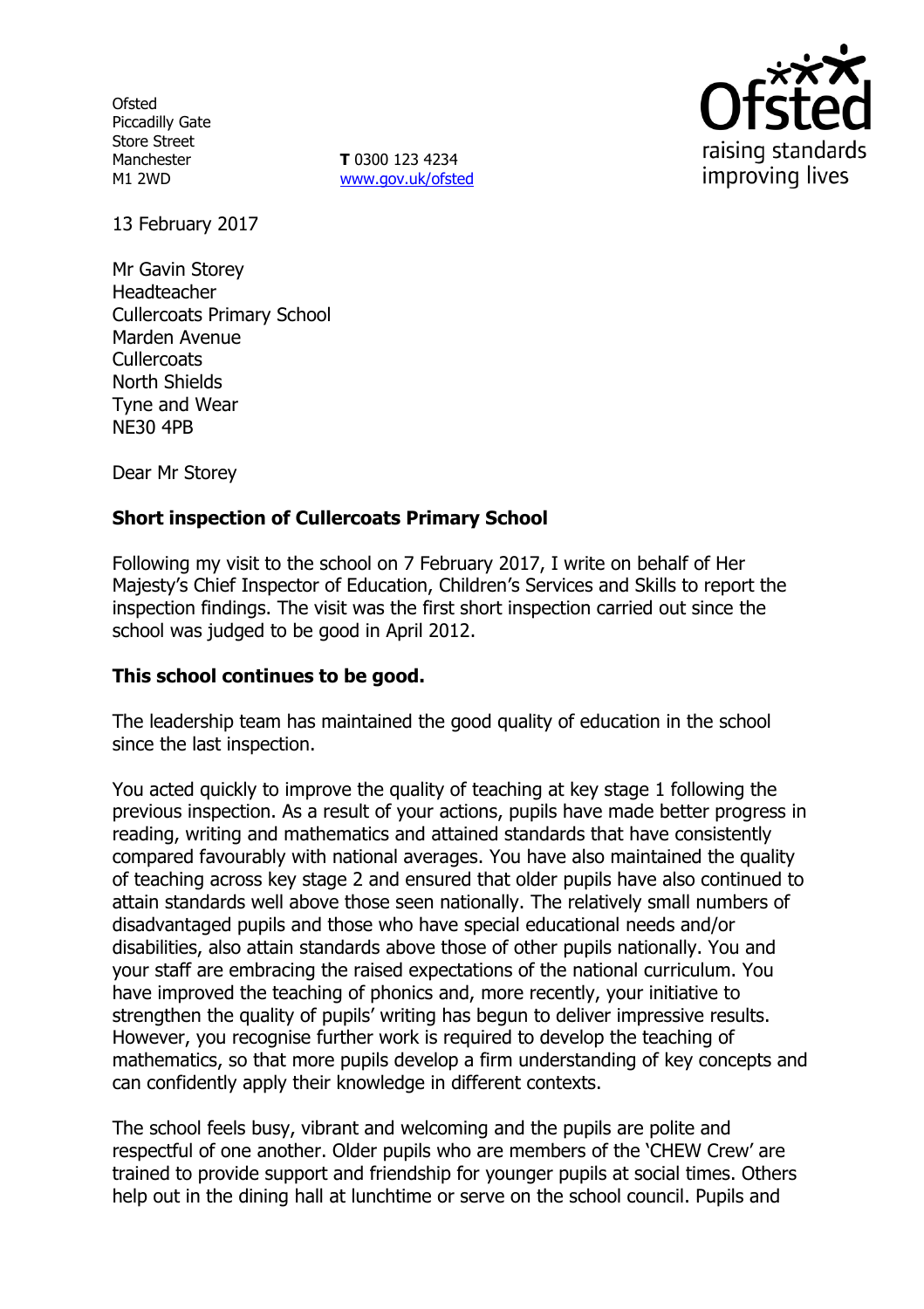

parents and carers who made their views known to me all feel the school provides a safe environment and that the curriculum provides pupils with clear guidance on how to stay safe in different situations, such as when using the internet. Pupils do say that bullying happens occasionally, but almost everyone is confident members of staff will deal with it quickly. Overall levels of attendance are above the national average, but this masks the poorer attendance of disadvantaged pupils, which has remained stubbornly below that of others in the school and shows no immediate sign of improvement.

Pupils benefit from a rich and varied curriculum beyond the core of English and mathematics. There are many interesting and engaging science topics taught that utilise the school's location and natural surroundings to stimulate pupils' curiosity. Portfolios of work reveal the breadth of opportunities for pupils to draw, paint and create sculpture. The school also gives sport a high priority and has a strong trackrecord of success in inter-school competitions.

You and your governors use assessment information well to inform your accurate evaluation of the school's strengths and weaknesses. Consequently, you know where to focus your efforts and the leadership team demonstrates the skills and capacity to sustain strong outcomes for pupils. Although most members of staff and most parents who responded to Ofsted's questionnaire feel the school is well led and managed, a small minority noted some aspects of leadership could be sharper. For example, some parts of the school are untidy, some members of staff do not dress professionally and some parents feel the quality of communication between school and home could be better. Details such as these currently undermine the drive for excellence and ambitious culture the governors are keen to promote.

## **Safeguarding is effective.**

You and the governors are vigilant in your duty to ensure that pupils are kept safe. You make rigorous checks on the suitability of all members of staff and other adults who work in the school. You have recently updated your safeguarding policy and have provided appropriate training for members of staff. Key safeguarding information is prominently displayed around the school. A thorough safeguarding audit has been conducted and you and the governors have reflected thoughtfully on the actions you will take to ensure that a culture of continuous vigilance is maintained. You keep detailed records and act quickly when a concern about a child's safety or welfare is referred to you. In addition, you make good use of the advice and support of external partners.

# **Inspection findings**

■ On average, children enter Reception with skills that are typical for their age. Their progress is carefully assessed and recorded in ways that are easily shared with parents. These assessments are used to inform the varied and stimulating activities that are provided to support children's development. Children quickly learn to play sociably with one another and to follow routines in the busy Reception classrooms and outdoor area. Teachers take every opportunity to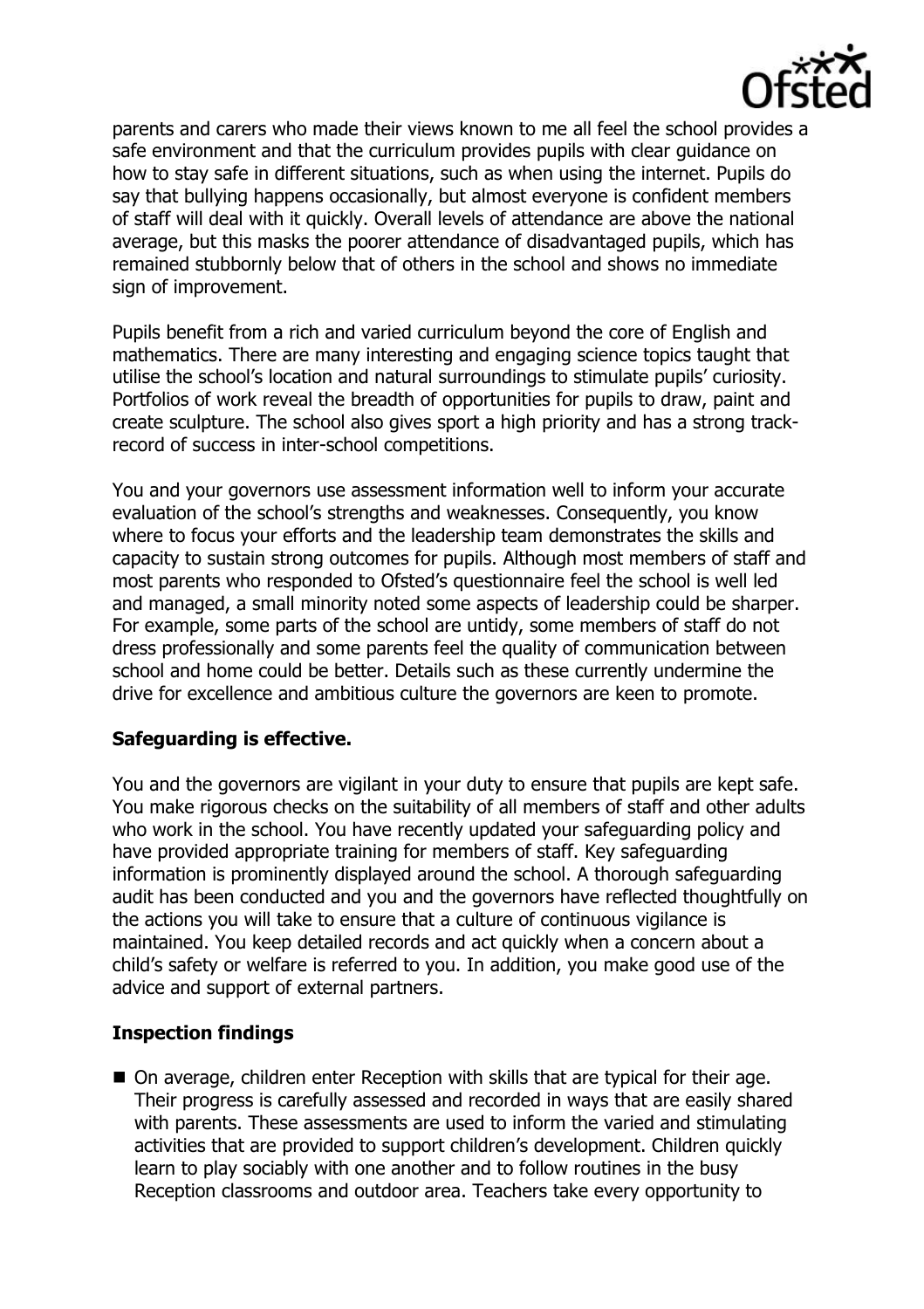

support children's language development and provide good support to establish reading, writing and number skills. Careful thought has gone into ensuring that activities appeal equally to boys and girls and that additional funding for disadvantaged children is used for their benefit. Last year, the proportion of children who attained a good level of development was well above the national average.

- In 2016, almost all pupils in Year 1 reached the expected standard in the national phonics screening check. However, outcomes at the end of Year 2 in reading, writing and mathematics dipped to be only broadly average, as teachers adapted to the more challenging expectations of the national curriculum. An initiative to improve the teaching of writing has begun to have a positive impact. Pupils enjoy building up stories through drawings and repeatedly telling their stories orally to one another. As a result, they write with increasing fluency and freedom when they put pencil to paper. Pupils in Year 2 now write at length and with confidence, applying their knowledge of spelling, punctuation and grammar effectively. Pupils who make slower progress receive good additional support that helps them to catch up. Disadvantaged pupils currently in key stage 1 are making progress in line with their peers.
- Outcomes in mathematics have, over recent years, been a strength of the school. However, current assessment information and the work in pupils' books shows the teaching of mathematics has not developed enough to fully meet the raised aspirations of the national curriculum. Although pupils continue to develop fluency in basic mathematical skills, they do not get enough opportunities to apply their knowledge to problems. Furthermore, some pupils, particularly the most able, are not challenged enough and struggle to articulate their thinking.
- $\blacksquare$  Most pupils enjoy being at the school. This is reflected in the high and improving level of overall attendance. You have good systems in place to check the reasons for absences and you challenge the parents of pupils who regularly miss school. However, the attendance of disadvantaged pupils is well below that of other pupils and risks becoming a barrier to their progress and attainment. Current attendance information shows this continues to be a concern. Further thought needs to be given to addressing this issue.
- Leaders and governors review policies and procedures regularly and ensure that statutory requirements are met. However, at the time of this inspection, the school website was being redeveloped and did not meet the requirements on the publication of specified information. The child protection policy was out of date, key stage 2 test results were not available and the special educational needs information report was missing. These oversights were quickly addressed during the inspection. The governors are ambitious for the school and have effective systems in place to challenge leaders and hold them to account. Governors regularly call leaders to attend committee meetings where they scrutinise the impact of their work. The governors have advanced plans in place to open Nursery provision from September 2017 and have stepped in to sustain a breakfast and after-school facility, following the closure of the private provision that was until recently based at the school.